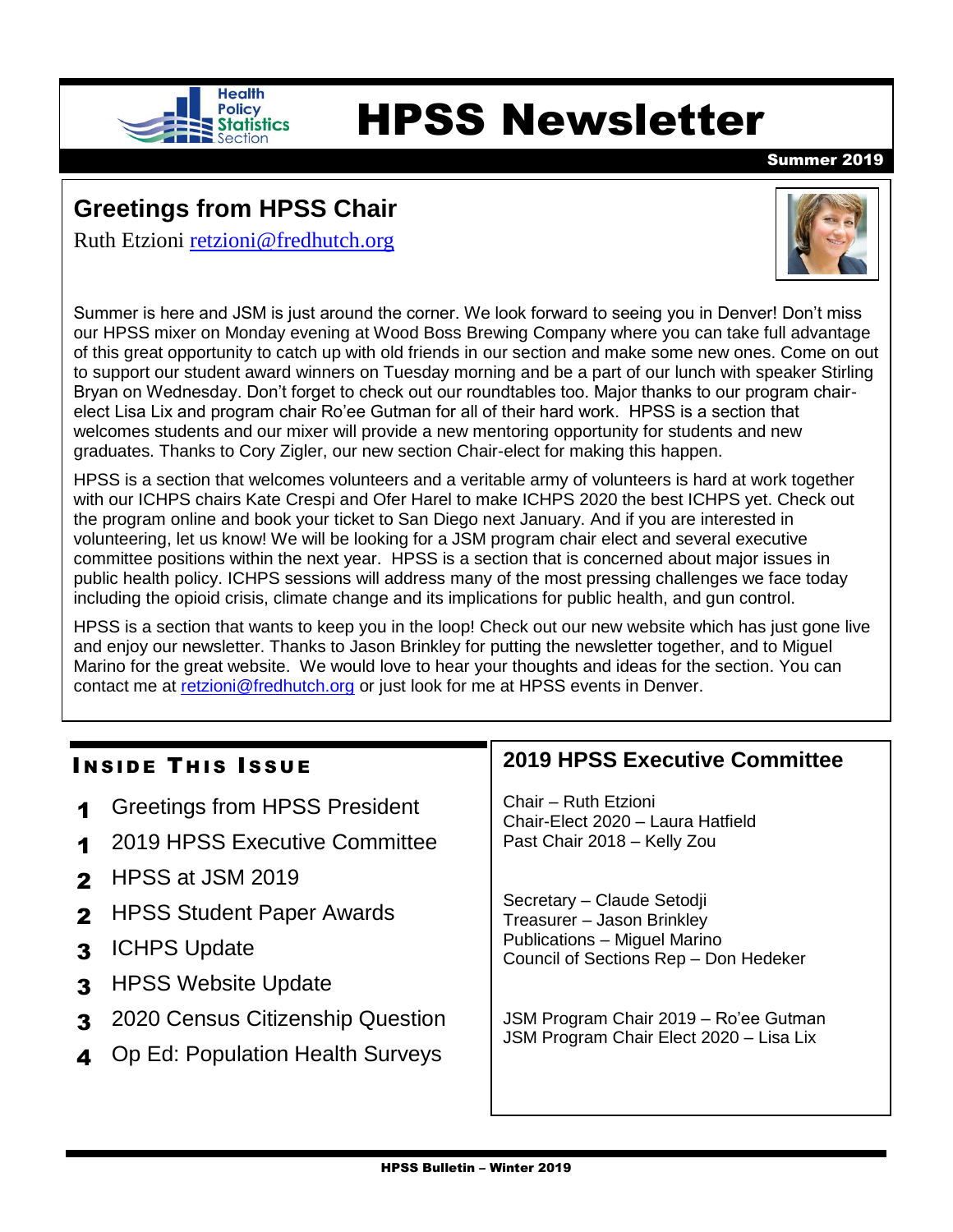## **HPSS at JSM**

#### **HPSS Mixer and Mentoring After Party**

Monday July 29 5:30 to 7:00 pm Wood Boss Brewing Company 2210 California Street, Denver [https://www.woodsbossbrewing.com/](https://urldefense.proofpoint.com/v2/url?u=https-3A__www.woodsbossbrewing.com_&d=DwMGaQ&c=eRAMFD45gAfqt84VtBcfhQ&r=4O8_5wdQpqMZJoaFKNrfdRPlwU6d-MMJCNr8j7fybmA&m=b9oGVp3a0EpAQunr9dKDGlgIRw1fePp1z34zBya3f7A&s=phffNmA8TuikzPN42qXVunNjx1pjjXFLohL8ke195Uk&e=)

#### **HPSS Junior Mentoring After Party**

Come for informal career and mentoring chats with esteemed HPSS colleagues

#### **HPSS Speaker with Lunch**

July 31, 2019: 12:30 PM to 1:50 PM

#### **The Rise and Rise of Patient-Oriented Research: What implications for health services and policy research?**

#### **Stirling Bryan, School of Population and Public Health, University of British Columbia**

Patient-oriented research, involving true and full partnerships with patients, is a relatively new direction in health research in North America and internationally. Champions of this route include Canada's Strategy for Patient-Oriented Research (SPOR), and parallel developments in other jurisdictions, including the Patient-Centered Outcomes Research Institute (PCORI) in the United States. As a parallel to calls for evidence-based practice and policy, Dr. Bryan advocates for evidence-based methods in health research. In the context of patient-oriented research, it is therefore depressing to read the conclusion of a recent systematic review: "Research dedicated to identifying the best methods to achieve [patient] engagement is lacking and clearly needed" [Domecq et al, 2014]. In response, a key aspect of the SPOR initiative in British Columbia is methods development and Dr. Bryan, as Scientific Director, has overseen a major investment in methods research across six areas: patient engagement, knowledge translation, data science, real-world clinical trials, health economics, and patient-centred measurement (see: [bcsupportunit.ca/methods-clusters\)](https://urldefense.proofpoint.com/v2/url?u=http-3A__bcsupportunit.ca_methods-2Dclusters&d=DwMGaQ&c=eRAMFD45gAfqt84VtBcfhQ&r=4O8_5wdQpqMZJoaFKNrfdRPlwU6d-MMJCNr8j7fybmA&m=b9oGVp3a0EpAQunr9dKDGlgIRw1fePp1z34zBya3f7A&s=zgWgnNGhFXhu6pcaKAbmf7cS4-ClOdyGdDfTMGzwAeY&e=). In his talk, Dr. Bryan will provide an overview of patientoriented research developments internationally and highlight the methods development work in Canada, giving particular emphasis to projects relevant to health services and policy research. In addition, he will provide a personal perspective on the opportunities offered by the patient-oriented direction, and some of the main challenges.

## **Congratulations to HPSS Student Paper Awards**

#### **Topic Contributed Papers (July 30, 10:30 AM - 12:20 PM)**

*Bayesian Structural Time Series*

Christoph Kurz, Institute of Health Economics and Health Care Management, Helmholtz Zentrum München, Germany

*Posterior Predictive Treatment Assignment Methods for Causal Inference in the Context of Time-Varying Treatments*

Shirley Liao, Department of Biostatistics, Harvard T. H. Chan School of Public Health

*A Bayesian difference-in-difference framework for the impact of primary care redesign on diabetes outcomes* James Normington, Division of Biostatistics, School of Public Health, University of Minnesota

*A Latent Class Based Joint Model for Recurrence and Termination with Application to Heart Transplants* Zhixing Xu, Department of Statistics, Florida State University, Tallahassee, Florida

HPSS Bulletin – Winter 2019 *A Bayesian Hierarchical CACE Model Accounting for Incomplete Noncompliance Data in Meta-analysis* Jincheng Zhou, Division of Biostatistics, School of Public Health, University of Minnesota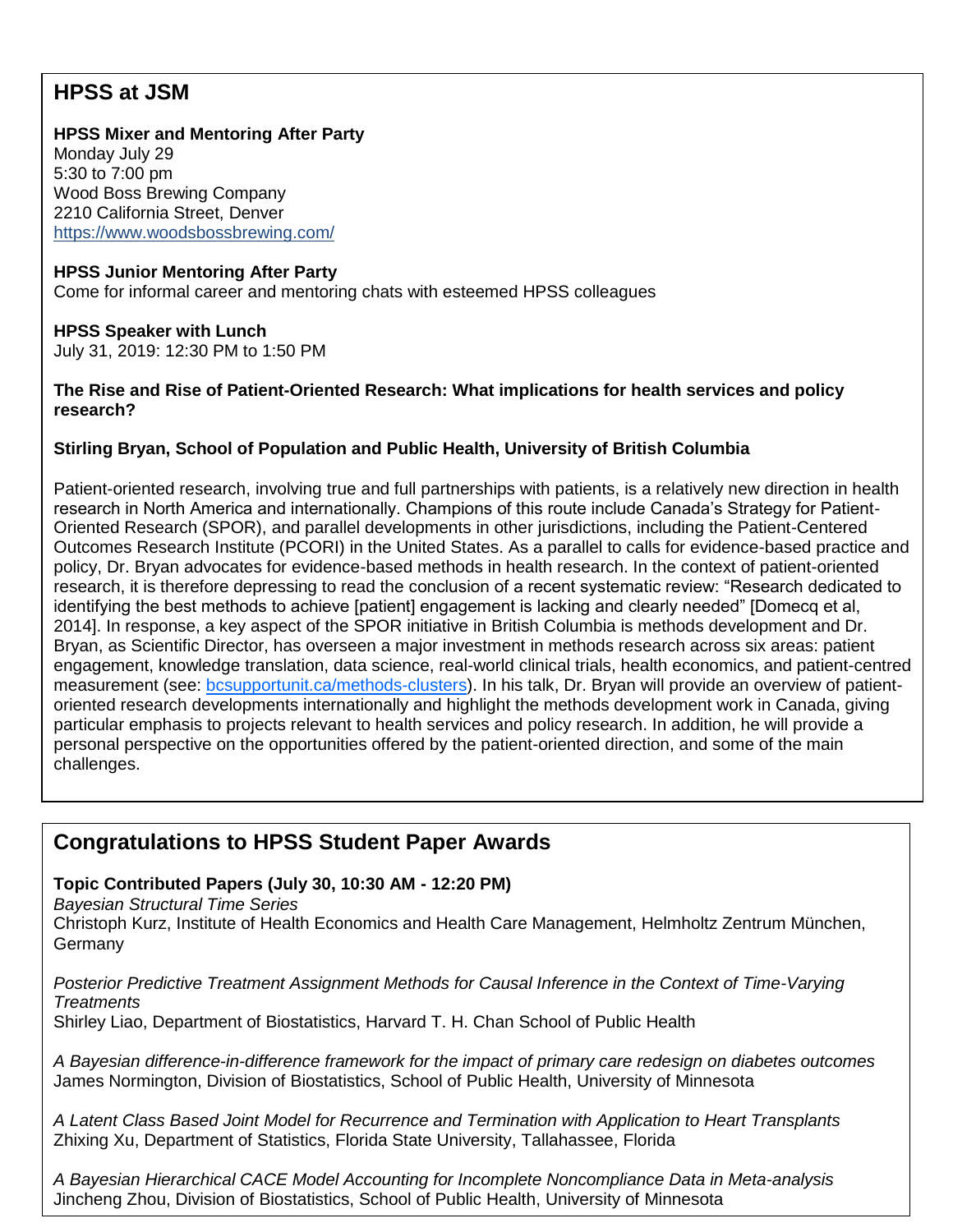# **Make Your Plans Now for ICHPS 2020!**

Where do you plan to be in January 2020? The Health Policy Statistics Section together with ASA are planning the [13th International Conference on Health Policy Statistics](https://ww2.amstat.org/meetings/ichps/2020/index.cfm) (ICHPS 2020), to be held January 6-8, 2020 in San Diego, California.

The theme of ICHPS 2020 is "*Leveraging Data to Shape the Future*." The conference will provide a unique forum for the advancement and dissemination of statistical methods focused on health policy, health care and health services, broadly defined. The dynamic conference program includes cutting-edge workshops and talks as well as lively town halls and roundtables. The keynote speakers are **Dr. Susan Murphy**, Harvard University, and **Dr. Daniel Polsky**, the University of Pennsylvania.

ICHPS is a smaller meeting (typically 300-350 attendees) that provides an excellent opportunity to get to know a community of statisticians and other professionals working in the health policy and health services arena. The invited program and workshops have been selected – [view the program online.](https://ww2.amstat.org/meetings/ichps/2020/onlineprogram/index.cfm) **Abstract submission for contributed talks and posters is open until June 28, 2019**. [Submit your abstract here.](https://ww2.amstat.org/meetings/ichps/2020/submitanabstract.cfm) Current students and recent graduates who submit abstracts may apply for a [travel support award.](https://ww2.amstat.org/meetings/ichps/2020/awards.cfm)

Do you have a topic you want to know more about? Or a hot topic that you want to discuss with others? Roundtables and town hall discussions are being planned. Email [ichps2020@gmail.com](mailto:ichps2020@gmail.com) with your topic of interest or the name of a person you would like to chat with for career advice so they can better arrange tables and space. Also contact the [ichps2020@gmail.com](mailto:ichps2020@gmail.com) to volunteer your time to chair a session or to support students, new graduates, or others attending ICHPS.

#### **Details**

ICHPS will be held at the Wyndham San Diego Bayside Hotel. [Registration opens September 13, 2019.](http://ww2.amstat.org/meetings/ichps/2020/registration.cfm) A limited number of rooms will be available at a negotiated group rate beginning September 13, 2019. San Diego has a variety of hotel and travel options within a few miles of the meeting venue.

In addition to what you may find on your own, the program committee will have a list of local activities for each evening and suggestions to those who plan to stay for a longer period to facilitate attendees taking in the many sights of San Diego.

| <b>HPSS Website Update</b>                                                                                                                                                                                                                                                                                                                                                                                                                                                                 | <b>2020 Census Citizenship Question</b>                                                                                                                                                                                                                                                            |
|--------------------------------------------------------------------------------------------------------------------------------------------------------------------------------------------------------------------------------------------------------------------------------------------------------------------------------------------------------------------------------------------------------------------------------------------------------------------------------------------|----------------------------------------------------------------------------------------------------------------------------------------------------------------------------------------------------------------------------------------------------------------------------------------------------|
| We are delighted to officially announce the launch of<br>our new website: www.asahealthpolicy.org<br>Our goal with this website is to provide members and<br>non-members an easier way to learn about the work                                                                                                                                                                                                                                                                             | Last week the US Supreme Court issued a decision<br>regarding the inclusion of a citizenship question in<br>the 2020 US Census. While the ultimate resolution<br>is still to be decided, the current ruling rejects the<br>inclusion of a citizenship question.                                    |
| and activities HPSS is involved in, as well as provide<br>information about events in and out of the section that<br>are related to health policy statistics.                                                                                                                                                                                                                                                                                                                              | The ASA and the American Association for Public<br>Opinion Research (AAPOR) issued a joint statement<br>regarding the decision.                                                                                                                                                                    |
| We will be constantly updating our content with helpful<br>information, newsletters, job opportunities and<br>announcements relevant to members and students.<br>We hope that you will find the new website easier to<br>interact with and easier to share with others who do not<br>know about the work we do in the HPSS section. For<br>any questions, suggestions, feedback or comments,<br>please email Ruth Etzioni (retzioni@fredhutch.org) or<br>Miguel Marino (marinom@ohsu.edu). | We encourage our readers to check out the US<br>Census Bureau's report on Predicting the Effect of<br>Adding a Citizenship Question to the 2020 Census<br>and this op-ed piece by Ron Wasserstein regarding<br>the potential impact of and reasoning for adding this<br>question to the US Census. |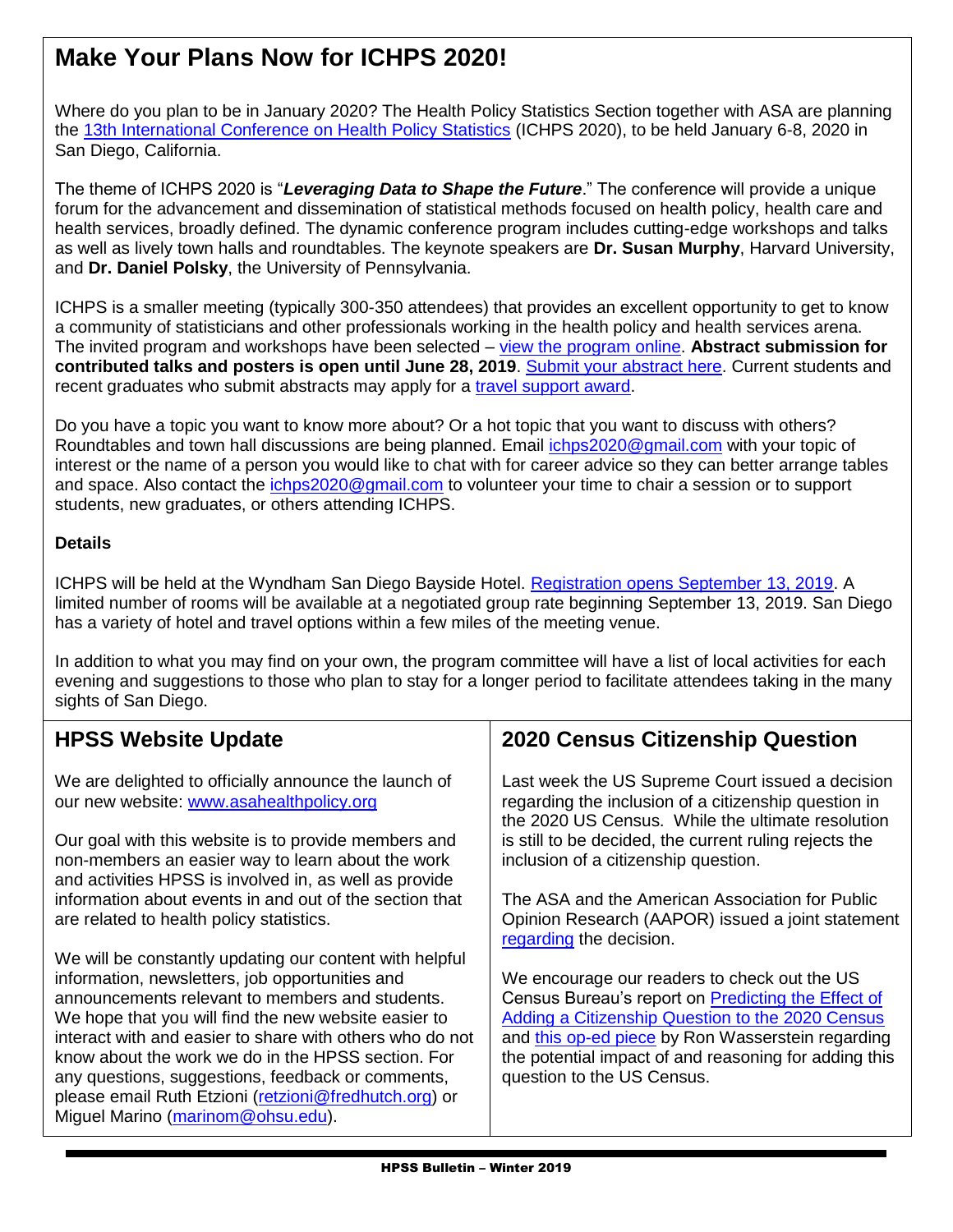## **Op Ed:**

## **Population health surveys – A review and state of the science on the ground**

Dr. Stanislav (Stas) Kolenikov

A survey is a data product with a clearly specified target population (such as civilian noninstitutionalized adults 18+), a sampling frame (such phone numbers or street addresses), a sampling method (random digit dialing or stratified address-based sample), an instrument (a set of questions asked of the survey participant), and in most cases, an interaction with the sampled members of the population to receive answers to these questions.

The primary, if not the only, purpose of surveys is observation. Survey researchers aim to observe health behavior and outcomes in situ, and minimize the impact on the health behaviors that the mere fact of participating in a study may have on the participants. (C.f. clinical trials where the first action by the researcher al is to intervene in a health condition by assigning treatment; c.f. also mobile health work where the goal is often to shift participants towards leading a healthier lifestyle.)

Most if not all of the U.S. health surveys are government surveys. The federal surveys, available from the National Center for Health Statistics [\(https://www.cdc.gov/nchs\)](https://www.cdc.gov/nchs) website, include:

- National Health Interview Survey (NHIS), an annual face-to-face survey of approximately 35,000 households containing about 87,000 persons (both adults and children)
- National Health and Nutrition Examination Survey (NHANES), a continuous in-person survey with a face-to-face interview and biological specimen data collection of about 5,000 persons each year, collected in about 15 locations across the U.S. each year
- National Immunization Survey (NIS), a survey that combines extensive phone screening for rare populations of children 19-35 months (about 8 million phone numbers are dialed per year to yield about 22,000 interviews) and adolescents 13-17 years of age, and administrative records (state Immunization Information Systems, IIS)
- Medical Expenditure Panel Survey (MEPS), sponsored by and available from AHRQ, a set of inperson interviews of families and individuals, phone or medical records abstraction data collection from the household survey participants' medical providers, and mail/web interview with the participants' insurance providers, including employers. MEPS draws its sample from the NHIS respondents, resulting in about 13,000 families and 33,000 individuals sampled from NHIS (about 1/3 of the original sample)
- National Survey of Drug Use and Health (NSDUH), an annual in-person survey of about 100,000 individuals on topics of illegal and prescription drug, alcohol and tobacco use, mental disorders and treatment, collected for the Substance Abuse and Mental Health Services Administration (SAMHSA)

Besides the continuously and regularly collected surveys, federal agencies have other data collection efforts that are infrequent or one-off in nature. E.g., the U.S. Department of Veterans Affairs collected Comprehensive Health Assessment Interview (CHAI) in 2018 on the effects of military service, deployment, and combat on the health and well-being of Veterans who served during Operation Enduring Freedom (OEF), Operation Iraqi Freedom (OIF), and Operation New Dawn (OND). CHAI included a self-report web survey of about 15,000 veterans and about 4,500 comparison civilians, and a neurocognitive assessment of a subsample of veterans.

Continued on Next Page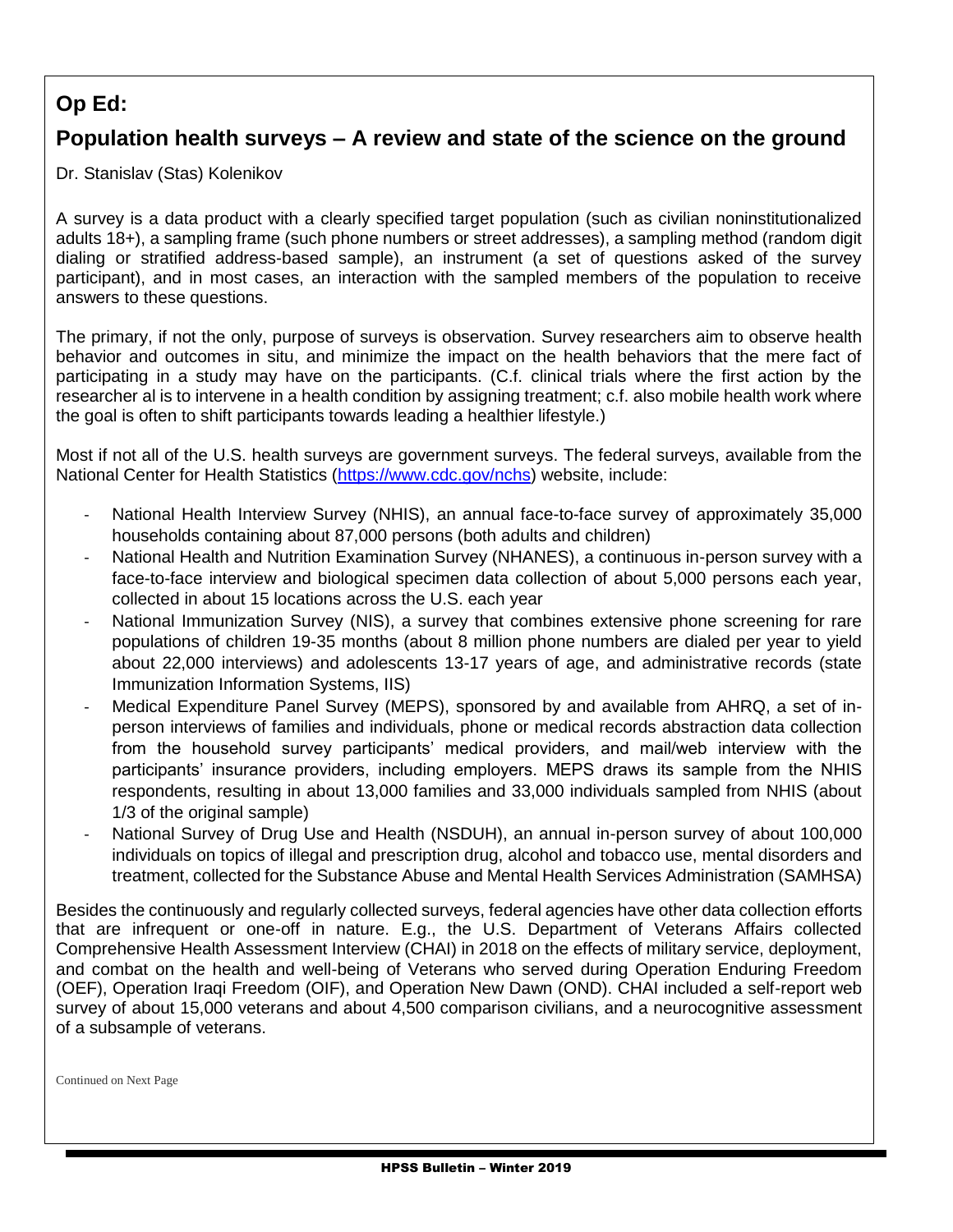At the state level, the major health survey data collection effort is Behavioral Risk Factor Surveillance System (BRFSS), co-sponsored by the U.S. states / District of Columbia / U.S. territories, Centers for Disease Control and Prevention (CDC), and other federal agencies. BRFSS surveys are collected on the phone; the surveys are contracted out by the states that often collect additional modules, such as childhood asthma, HPV, diabetes, or other health topics of interest to the states.

Several large cities have created their health surveys that are largely modeled after BRFSS in terms of study design, including phone mode of data collection, and major topics and survey questions. These include the Los Angeles County Health Survey, The New York City Community Health Survey, and the Healthy Chicago Survey.

Standalone in the health policy arena are surveys of public opinion and public knowledge and awareness of health policies. Kaiser Family Foundation, which is independent from Kaiser Permanente and Kaiser Industries, has been running a tracking poll on the public's opinions, knowledge, and experiences with the U.S. health care system. About 1,200 people are interviewed over the phone each month for this poll.

Population surveys may be one of the few ways to reach and study the "last mile" individuals who are less attached with the major health delivery systems, e.g., the low double digit percentage of the adult population who don't have insurance, or single digit percentage of the children population that are not vaccinated. Unfortunately, the problems are often confounded, in that those individuals tend to be of lower socioeconomic status, and may not have the ways and means to respond to survey (e.g. lack internet access to respond to web surveys, or even lack phone service and be unreachable by surveys like BRFSS or NIS). They may also be less trusting of the "big government", and be more likely to refuse to participate in those surveys.

One of the most statistically interesting – and challenging – aspects of health surveys is that their data are collected in ways that violate the i.i.d. assumptions that are taught in most statistics classes. Complex survey designs are really saving costs given that no register of the U.S. population exists that one could sample from, and/or given that interviewers often need to be sent to collect the data – or, as is the case with NHANES, two freight trucks with the lab equipment need to be stationed, and survey respondents be brought in for specimen data collection. All of those travel costs have to be factored in.

Minimizing the variance of estimates subject to the cost constraints has been the driving force of survey statistics since the seminal Neyman' 1934 paper.) In face-to-face surveys like NHIS and NHANES, samples are collected in a multi-stage designs, where hierarchies of geographies are sampled in turn (e.g., counties, census tracts, housing units, households, and individuals in households). Statistical inference needs to be corrected for the clustered nature of the data, as well as unequal probabilities of selection. Even if families were to be sampled with the same probabilities, if one person is selected from a family, as is done in NHIS, then individuals in one-person families will be overrepresented relative to those in two- or three-person families. In phone surveys, individuals with both landline and cell phones, or with multiple cell phones, will be overrepresented vs. those who only have one cell phone and no landline. Most of modern software packages have implementations of the appropriate methods to analyze survey data that provide correct finite population inference, including library(survey) in R; svy suite in Stata; PROC SURVEY procedures in SAS. Support in SPSS is limited, and only available in the additionally purchased module. The current author is not aware of a full implementation of survey procedures in Python.

In terms of health policy statistics that is the focus of HPSS, health surveys provide indispensable information regarding variation in space, time, and across demographic groups that can still inform health policy. Government agencies use this information to allocate the existing resources across these dimensions, and will continue relying on health surveys in the foreseeable future. At ICHPS 2018, three major federal surveys (MEPS, NHANES and MCBS) presented their products, and explained how these survey data both inform the current decision making, and provide the backbone for the academic researchers' own substantive work.

Continued on Next Page